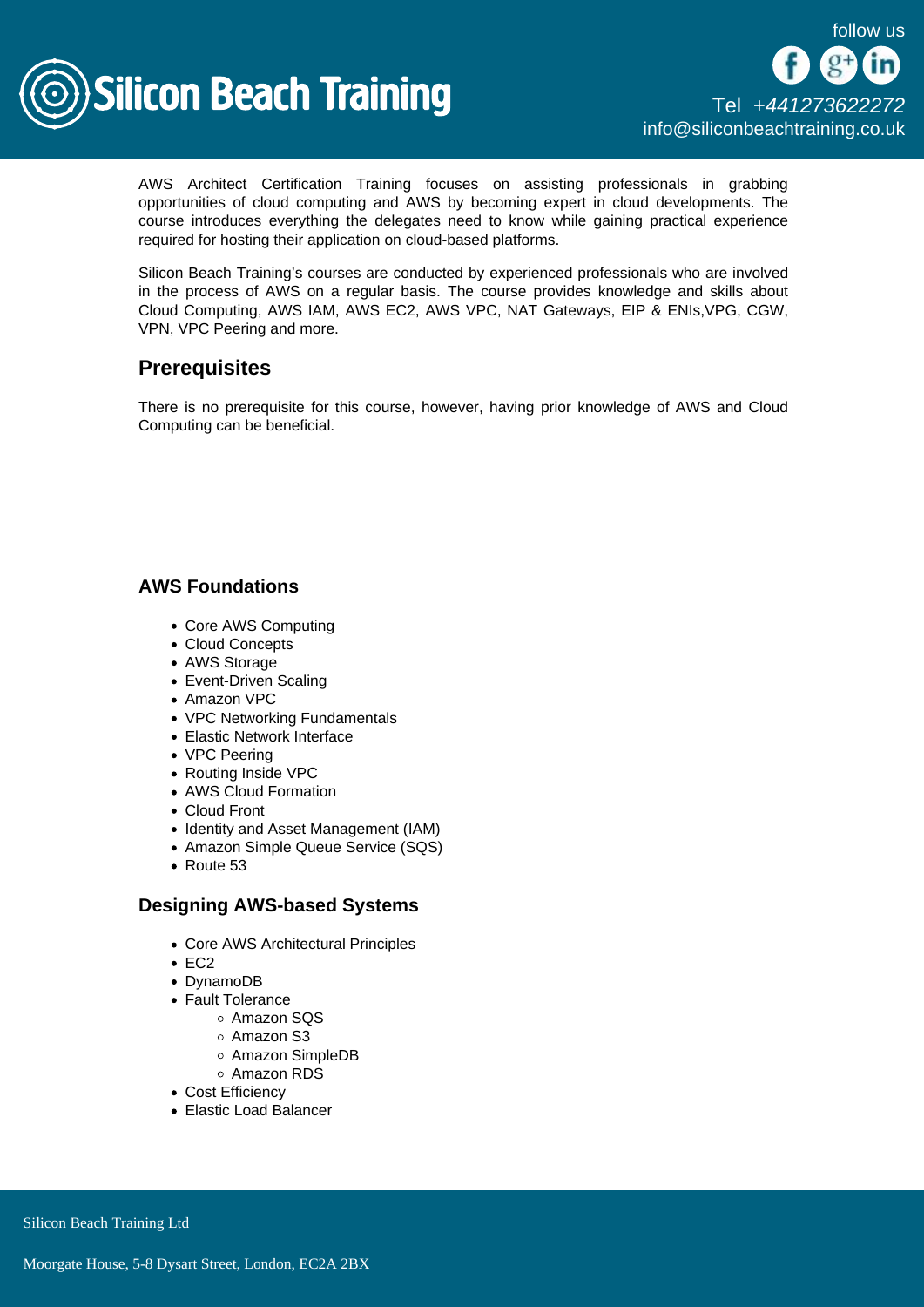

#### Implementation and Deployment

- Scaling Applications
- Direct Connect
- Large Datastore Designs

#### Data Security

- AWS Compliance
- Secure AWS
- Security Platform
- Security, Identity, and Compliance Products
- Cloud Deployment Models
- Cloud Security Model
- Shared Responsibility Model

### Hands-On Lab

# Lab 1 – Amazon Virtual Private Cloud (VPC)

- Creating a VPC
- Creating the Subnets, Route Tables, and Internet Gateway
- Launching a Web-Server Instance into the Public Subnet
- Launching an EC2 Instance into the Private Subnet as a Mock Database Server
- Connecting to the Machines
- Setting Up Network Address Translation Gateway

#### Lab 2 – Identity Access and Management

- Creating a New User
- Create Administrators Group
- Adding Users to the Administrators Group
- Creating Developers Group
- Adding Users to the Developers Group
- Creating a Role
- Launching an EC2 Instance with a Role
- Checking Role Permissions

# Lab 3 – Route 53

- Registering a Domain Name
- Configuring Domain for Use with Route 53
- Configure Domain Record Sets
- Creating a Route 53 DNS Failover Server

#### Lab 4 – Amazon Cloud Formation

- Creating a Stack
- Deleting a Stack

Silicon Beach Training Ltd